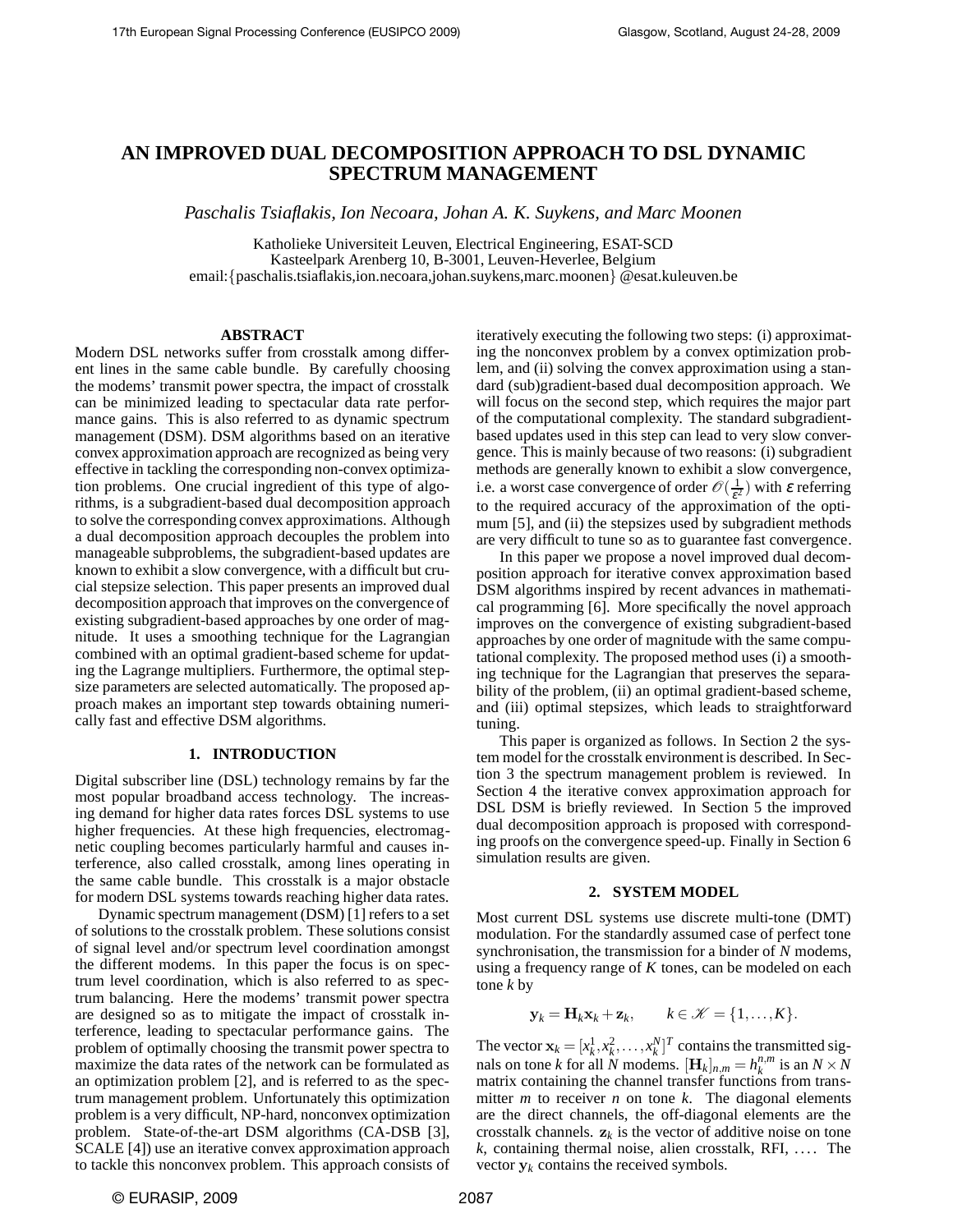The transmit power is denoted by  $s_k^n \triangleq \Delta_f E\{|x_k^n|^2\}$ , the noise power by  $\sigma_k^n \triangleq \Delta_f E\{|z_k^n|^2\}$ . The vector containing the transmit power of modem *n* on all tones is  $s^n \triangleq$  $[s_1^n, s_2^n, \ldots, s_K^n]^T$ . The DMT symbol rate is denoted by  $f_s$ , the tone spacing by  $\Delta_f$ . The set of users is denoted by  $\mathcal{N} = \{1,\ldots,N\}$ 

In our model, no signal coordination is assumed among transmitting and receiving modems. Each modem views the signals from the other modems as noise. When the number of interfering modems is large, the interference is well approximated by a Gaussian distribution. Under this standard assumption the achievable bit loading for modem *n* on tone *k*, given the transmit spectra  $\mathbf{s}_k \triangleq [s_k^1, s_k^2, \dots, s_k^N]^T$  of all modems in the system, is

$$
b_k^n \triangleq \log_2\left(1 + \frac{1}{\Gamma} \frac{|h_k^{n,n}|^2 s_k^n}{\sum_{m \neq n} |h_k^{n,m}|^2 s_k^m + \sigma_k^n}\right),\tag{1}
$$

where  $\Gamma$  denotes the SNR-gap to capacity, which is a function of the desired BER, the coding gain and noise margin. The total bit rate for modem *n* and the total power used by modem *n* are  $R^n = f_s \sum_{k \in \mathcal{K}} b_k^n$  and  $P^n = \sum_{k \in \mathcal{K}} s_k^n$  respectively.

# **3. SPECTRUM MANAGEMENT PROBLEM**

The problem of optimally balancing the transmit power spectra  $s_k^n, k \in \mathcal{K}, n \in \mathcal{N}$ , to maximize the data rates of the DSL network is referred to as the rate adaptive spectrum management problem. The objective is to find the optimal transmit spectra for a bundle of interfering DSL modems, maximizing a weighted bit rate, subject to per-modem total power constraints and spectral mask constraints. This can be formulated as the following nonconvex optimization problem [7]:

$$
\begin{array}{ll}\n\max_{\mathbf{s}^n, n \in \mathcal{N}} & \sum_{n \in \mathcal{N}} w_n R^n \\
\text{s.t.} & \sum_{k \in \mathcal{K}} s_k^n \le P^{n, \text{tot}} \\
0 \le s_k^n \le s_k^{n, \text{mask}}, \quad n \in \mathcal{N}, k \in \mathcal{K},\n\end{array} \tag{P}
$$

where  $P^{n,\text{tot}}$  denotes the total power budget for modem *n* and  $s_k^{n, \text{mask}}$  denotes the spectral mask for modem *n* on tone *k*. The weights  $w_n$  are used to put more emphasis on some modems. Let us also define  $\mathbf{P}^{\text{tot}} = [P^{1,\text{tot}}, \dots, P^{N,\text{tot}}]^T$ .

## **4. DSM BASED ON ITERATIVE CONVEX APPROXIMATIONS**

DSM algorithms based on iterative convex approximations, such as CA-DSB and SCALE, are known to be very effective in tackling the nonconvex optimization problem  $\bf{F}$  (2). Their basic approach is summarized in Algorithm 1. It starts with an initial convex approximation  $\mathbf{F}_{\text{cvx}}$  of the nonconvex problem F in line 1. In line 3 the obtained convex approximation is solved using a subgradient-based dual decomposition approach, which will be discussed in more detail later in this section. In line 4 the approximation is improved based on the solution  $s_{k,cvx}$ ,  $k \in \mathcal{K}$ , obtained in line 3. This iterative scheme converges to a locally optimal solution of (2) under certain conditions [8] on the chosen convex approximations, which are indeed satisfied for both CA-DSB and SCALE. In the remaining of this text we will elaborate the proposed schemes for CA-DSB. This can similarly be done for SCALE but requires more complicated notations because of the inherent exponential transformation of variables.

**Algorithm 1** DSM based on iterative convex approximations

- 1: Approximate  $\bf{F}$  by a convex approximation  $\bf{F}_{cvx}$
- 2: **repeat**
- 3: Solve  $\mathbf{F}_{\text{cvx}}$  using a subgradient-based dual decomposition approach, to obtain  $s_{k,cvx}$ ,  $k \in \mathcal{K}$
- 4: Tighten convex approximation  $\mathbf{F}_{\text{cvx}}$  in  $\mathbf{s}_{k,\text{cvx}}, k \in \mathcal{K}$
- 5: **until** convergence

Note that line 3 of Algorithm 1 requires the major part of the computational cost. It involves solving a highdimensional convex optimization problem, i.e. with dimension *NK*, where the number of users *N* typically ranges between 2-100 and the number of tones *K* can go up to 4000. For CA-DSB, this convex problem is as follows:

$$
\max_{\mathbf{s}_k \in \mathcal{S}_k, k \in \mathcal{K}} \sum_{k \in \mathcal{K}} b_{k,\text{cvx}}(\mathbf{s}_k) \ \text{ s.t.} \sum_{k \in \mathcal{K}} s_k^n \le P^{n,\text{tot}}, \ n \in \mathcal{N} \ (\mathbf{F}_{\text{cvx}}) \tag{3}
$$

where  $\mathscr{S}_k = \{ \mathbf{s}_k \in \mathcal{R}^n : 0 \leq s_k^n \leq s_k^{n, \max}, n \in \mathcal{N} \}$  is a compact convex set with  $s_k^{n,\max} := \min \left\{ s_k^{n,\max}, P^{n,\text{tot}} \right\}$  and  $P^{n,\text{tot}} < \infty$ , and where  $b_{k,cvx}(\mathbf{s}_k)$  is concave and given as:

$$
b_{k,cvx}(\mathbf{s}_k) = \sum_{n \in \mathcal{N}} w_n f_s \log_2(\sum_{m \in \mathcal{N}} |\tilde{h}_k^{n,m}|^2 s_k^m + \Gamma \sigma_k^n) - \sum_{n \in \mathcal{N}} w_n f_s(\sum_{m \neq n} a_k^{m,n} s_k^m + c_k^n), \tag{4}
$$

and where  $a_k^{n,m}, c_k^n, \forall n, m, k$  are constant approximation parameters, obtained by a closed-form formula during the approximation step (line 1 and 4 of Algorithm 1), and

$$
|\tilde{h}_k^{n,m}|^2 \begin{cases} \n= \Gamma |h_k^{n,m}|^2, & n \neq m \\
= |h_k^{n,m}|^2, & n = m. \n\end{cases} \n\tag{5}
$$

The standard way of solving  $\mathbf{F}_{\text{cvx}}$  (3) is via its dual problem formulation  $\mathbf{F}_{\text{cvx},\text{dual}}$ , as shown in (6), which leads to the same solution because the duality gap is zero. The advantage of the dual formulation is that the dual objective function  $g_{\text{cvx}}(\lambda)$  can be decomposed into independent subproblems  $g_{k,cvx}(\lambda)$  for each tone *k*, which are much more simple to solve. The dual problem  $\mathbf{F}_{\text{cvx},\text{dual}}$ , dual function  $g_{\text{cvx}}(\lambda)$  and Lagrangian  $\mathcal{L}_{k,cvx}(s_k,\lambda)$ , for tone *k*, are given as follows:

$$
\min_{\lambda \geq 0} g_{\text{cvx}}(\lambda) \qquad (\mathbf{F}_{\text{cvx},\text{dual}}) \tag{6}
$$

with 
$$
g_{\text{cvx}}(\lambda) = \sum_{k \in \mathcal{K}} g_{k,\text{cvx}}(\lambda) = \sum_{k \in \mathcal{K}} \max_{s_k \in \mathcal{S}_k} \mathcal{L}_{k,\text{cvx}}(\mathbf{s}_k, \lambda)
$$
  

$$
\mathcal{L}_{k,\text{cvx}}(\mathbf{s}_k, \lambda) = b_{k,\text{cvx}}(\mathbf{s}_k) - \sum_{n \in \mathcal{N}} \lambda_n s_k^n + \sum_{n \in \mathcal{N}} \lambda_n P^{n,\text{tot}} / K
$$

The dual problem  $\mathbf{F}_{\text{cvx,dual}}$  is solved using the standard subgradient-based dual decomposition approach, as shown in Algorithm 2, so as to find the solution of the convex problem (line 3 of Algorithm 1). Note that  $[x]^{+}$  denotes the projection of  $x \in \mathcal{R}^N$  onto  $\mathcal{R}^N_+$ , and that the stepsize  $\delta$  can be chosen using different procedures [2] [7], e.g.  $\delta = q/t$  where *q* is the initial stepsize and *t* is the iteration counter. Note that line 4 of Algorithm 2 corresponds to solving *K* independent convex subproblems of dimension *N*. This can be done by using state-of-the-art iterative methods (e.g. Newton's-method) or by using iterative fixed point updates [3] [4].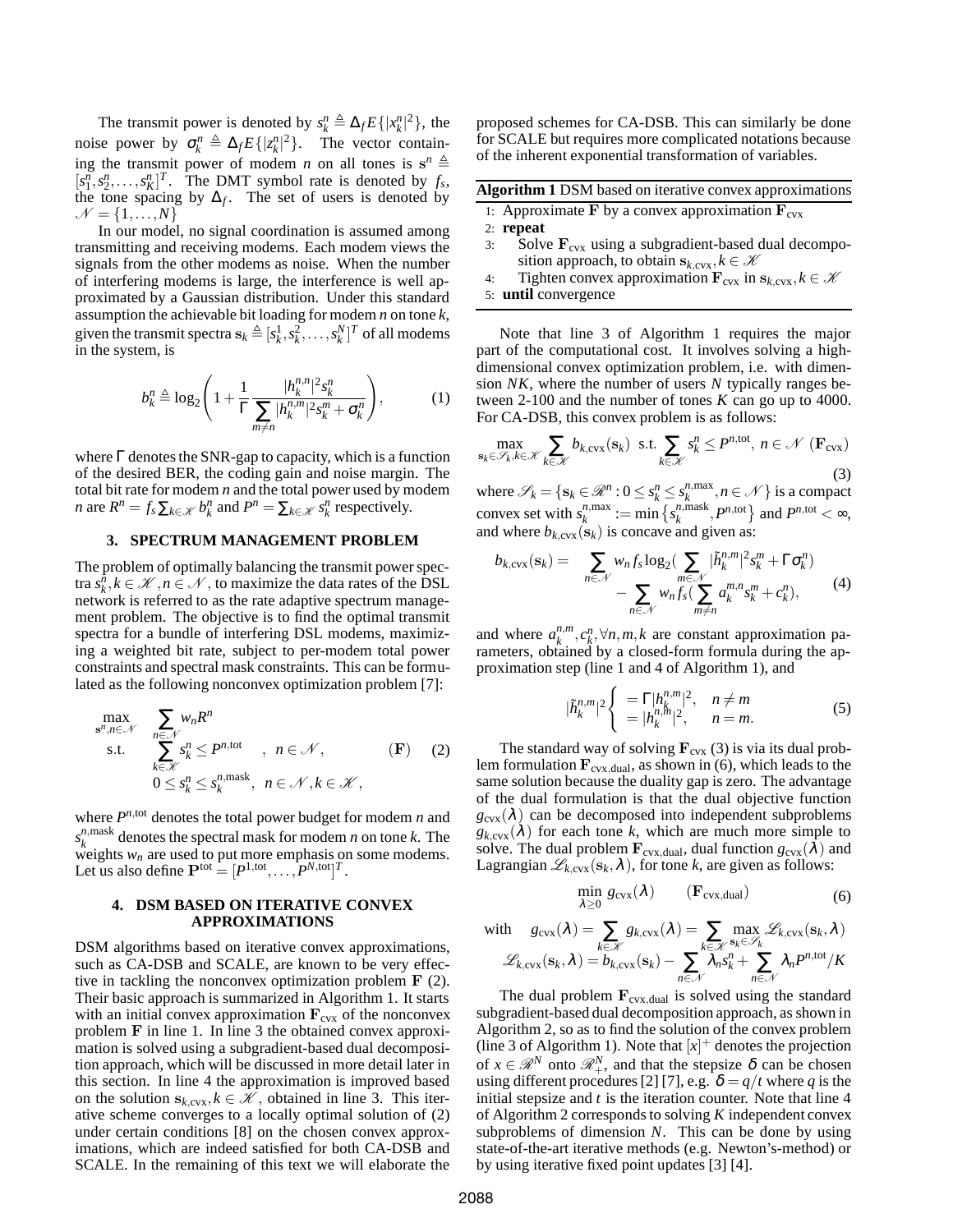**Algorithm 2** Subgradient-based dual decomposition approach to solve  $\mathbf{F}_{\text{cvx}}$  for CA-DSB

1: 
$$
t := 1
$$
  
\n2: **repeat**  
\n3:  $\lambda_n^{t+1} = [\lambda_n^t + \delta(\sum_{k \in \mathcal{K}} s_k^n - P^{n, \text{tot}})]^+, \forall n \in \mathcal{N}$   
\n4:  $\forall k : \tilde{s}_k = \operatorname*{argmax}_{s_k \in \mathcal{S}_k} \mathcal{L}_{k, \text{cvx}}(s_k, \lambda^{t+1})$   
\n5:  $t := t + 1$   
\n6: **until** convergence (accuracy  $\varepsilon$ )  
\n7:  $s_{k, \text{cvx}} = \tilde{s}_k, k \in \mathcal{K}$ 

### **5. IMPROVED DUAL DECOMPOSITION FOR DSL DSM**

The subgradient update approach (Algorithm 2) to solve  $\mathbf{F}_{\text{cvx}}$ , often exhibits a very slow convergence. Therefore we propose an improved approach that is inspired by recent advances in mathematical programming, in particular the proximal center method of [6]. Our improved scheme uses an optimal gradient-based scheme and automatically selects optimal stepsizes. Furthermore we prove that the proposed scheme improves on the convergence of subgradient based schemes by one order of magnitude, i.e. from  $\mathscr{O}(\frac{1}{\varepsilon^2})$  to  $\mathscr{O}(\frac{1}{\varepsilon})$ , with the same computational complexity, resulting in much faster DSM algorithms.

The basic steps in this approach are as follows. First an approximated (smoothed) dual function  $\bar{g}_{\text{cvx}}(\lambda)$  is defined that can be chosen to be arbitrarily close to the original dual function  $g_{\text{cvx}}(\lambda)$ . Then it is proven that this smoothed dual function  $\bar{g}_{\text{cvx}}$  is differentiable and has a Lipschitz continuous gradient, contrary to  $g_{\text{cvx}}(\lambda)$  that is non-differentiable and has no Lipschitz continuous gradient. Finally an optimal gradient scheme [5] is applied to the smoothed dual function  $\bar{g}_{\text{cvx}}(\lambda)$  leading to an efficiency estimate of the order  $\mathcal{O}(\frac{1}{\epsilon})$ , i.e. one order of magnitude better than the subgradient based dual decomposition approach (Algorithm 2).

We introduce the following functions  $d_k(s_k)$  which are called prox-functions in [6] and are defined as follows:

**Definition 5.1.** *A prox-function*  $d_k(s_k)$  *has the following properties:*

- *dk*(s*k*) *is a non-negative continuous and strongly convex function with convexity parameter*  $\sigma_{\mathcal{S}_k}$
- $d_k(s_k)$  *is defined for the compact convex set*  $\mathcal{S}_k$

An example of a valid prox-function is  $d_k(s_k) = \frac{1}{2} ||s_k||^2$ . Since  $\mathscr{S}_k$ ,  $\forall k$ , are compact and  $d_k(\mathbf{s}_k)$  are continuous, we can choose finite and positive constants such that

$$
D_{\mathscr{S}_k} \geq \max_{\mathbf{s}_k \in \mathscr{S}_k} d_k(\mathbf{s}_k), \forall k. \tag{7}
$$

The prox-functions are used to smoothen the dual function  $g_{\text{cvx}}(\lambda)$  to obtain a smoothed dual function  $\bar{g}_{\text{cvx}}(\lambda)$  as follows:

$$
\bar{g}_{\text{cvx}}(\lambda) = \max_{\mathbf{s}_k \in \mathscr{S}_k, k \in \mathscr{K}} \sum_{k \in \mathscr{K}} \left\{ b_{k,\text{cvx}}(\mathbf{s}_k) - \sum_{n \in \mathscr{N}} \lambda_n (s_k^n - \frac{P^{n,\text{tot}}}{K}) - cd_k(\mathbf{s}_k) \right\}
$$
\n(8)

where  $c$  is a positive smoothness parameter that will be defined later in this section. By using a sufficiently small value for *c*, the smoothed dual function can be arbitrarily close to the original dual function. Note that the particular choice of the prox-functions does not destroy the tone-separability of the objective function in (8).

Denote by  $\bar{\mathbf{s}}_{k,cvx}(\lambda), k \in \mathcal{K}$ , the optimal solution of the maximization problem in (8). The following theorem describes the properties of the smoothed dual function  $\bar{g}_{\text{cvx}}(\lambda)$ :

**Theorem 5.1** ([6]). *The function*  $\bar{g}_{\text{cvx}}(\lambda)$  *is convex and continuous differentiable at any*  $\lambda \in \mathbb{R}^n$ . Moreover, its gradi $ent \nabla \bar{g}_{\text{cvx}}(\lambda) = \sum_{k \in \mathcal{K}} \bar{s}_{k,\text{cvx}}(\lambda) - \mathbf{P}^{\text{tot}}$  *is Lipschitz continuous with Lipschitz constant*  $L_c = \sum_{k \in \mathcal{K}} \frac{1}{c \sigma_{\mathcal{S}_k}}$ *. The following inequalities also hold:*

$$
\bar{g}_{\text{cvx}}(\lambda) \leq g_{\text{cvx}}(\lambda) \leq \bar{g}_{\text{cvx}}(\lambda) + c \sum_{k \in \mathcal{K}} D_{\mathcal{S}_k} \qquad \forall \lambda \in \mathcal{R}^n.
$$
\n(9)

The addition of the prox-functions thus leads to a convex differentiable dual function  $\bar{g}_{\text{cvx}}(\lambda)$  with Lipschitz continuous gradient. Now instead of solving the original dual problem (6), we will focus on the following problem:

$$
\min_{\lambda \ge 0} \bar{g}_{\text{cvx}}(\lambda). \tag{10}
$$

Note that, by making  $c$  sufficiently small in  $(8)$ , the solution of (10) can be brought arbitrarily close to the solution of (6). This means that the solution of (6) can be found by solving (10), up to a certain accuracy determined by the choice of *c*. Taking the particular structure of (10) into account, i.e. a differentiable objective function with Lipschitz continuous gradient, we propose Algorithm 3, which is an optimal gradient-based scheme derived from [6] to solve (10).

| Algorithm 3 Improved dual decomposition scheme for (10) |                                                                                                                                                                                      |
|---------------------------------------------------------|--------------------------------------------------------------------------------------------------------------------------------------------------------------------------------------|
|                                                         | 1: $i := 0$ , tmp := 0                                                                                                                                                               |
|                                                         | 2: initialize $i_{\text{max}}$ , $\lambda^{i}$                                                                                                                                       |
|                                                         | 3: for $i = 0 \ldots i_{\text{max}}$ do                                                                                                                                              |
| 4:                                                      | $\forall k : \mathbf{s}_k^{i+1} = \text{argmax } b_{k,\text{cvx}}(\mathbf{s}_k) - \sum_{k} \lambda_n^i s_k^n - c d_k(\mathbf{s}_k)$                                                  |
|                                                         | $s_k \in \mathscr{S}_k$<br>$n \in \mathcal{N}$                                                                                                                                       |
|                                                         | 5: $d\bar{g}_c^{i+1} = \sum_{k \in \mathcal{K}} s_k^{i+1} - \mathbf{P}^{\text{tot}}$                                                                                                 |
|                                                         | 6: $\mathbf{u}^{i+1} = \left[\frac{d\bar{g}_c^{i+1}}{I} + \lambda^{i}\right]^{+}$                                                                                                    |
|                                                         | 7: tmp := tmp + $\frac{i+1}{2}d\bar{g}^{i+1}$                                                                                                                                        |
|                                                         | 8: $\mathbf{v}^{i+1} = [\frac{\text{tmp}}{L}]^+$                                                                                                                                     |
| 9:                                                      | $\lambda^{i+1} = \frac{i+1}{i+3} \mathbf{u}^{i+1} + \frac{2}{i+3} \mathbf{v}^{i+1}$                                                                                                  |
| 10:                                                     | end for                                                                                                                                                                              |
|                                                         | 11: Build $\hat{\lambda} = \lambda^{i_{\text{max}}+1}$ and $\hat{\mathbf{s}}_k = \sum_{i=0}^{i_{\text{max}}} \frac{2(i+1)}{(i_{\text{max}}+1)(i_{\text{max}}+2)} \mathbf{s}_k^{i+1}$ |

In Algorithm 3, the specific value for  $L_c$  depends on the chosen prox-function  $d_k(s_k)$ , as given in Theorem 5.1. The specific value for *c* will be defined later in Theorem 5.2. The index *i* refers to the iteration counter. Note that lines 5-9 of Algorithm 3 correspond to the improved Lagrange multiplier updates. By comparing this with the standard subgradient Lagrange multiplier update (line 3 of Algorithm 2), one can observe that the standard and improved updates require a similar complexity.

The remaining issue is to prove that  $\hat{\mathbf{s}}_k, k \in \mathcal{K}$ , in Algorithm 3, after  $i_{\text{max}}$  iterations has converged to an  $\varepsilon$ -optimal

,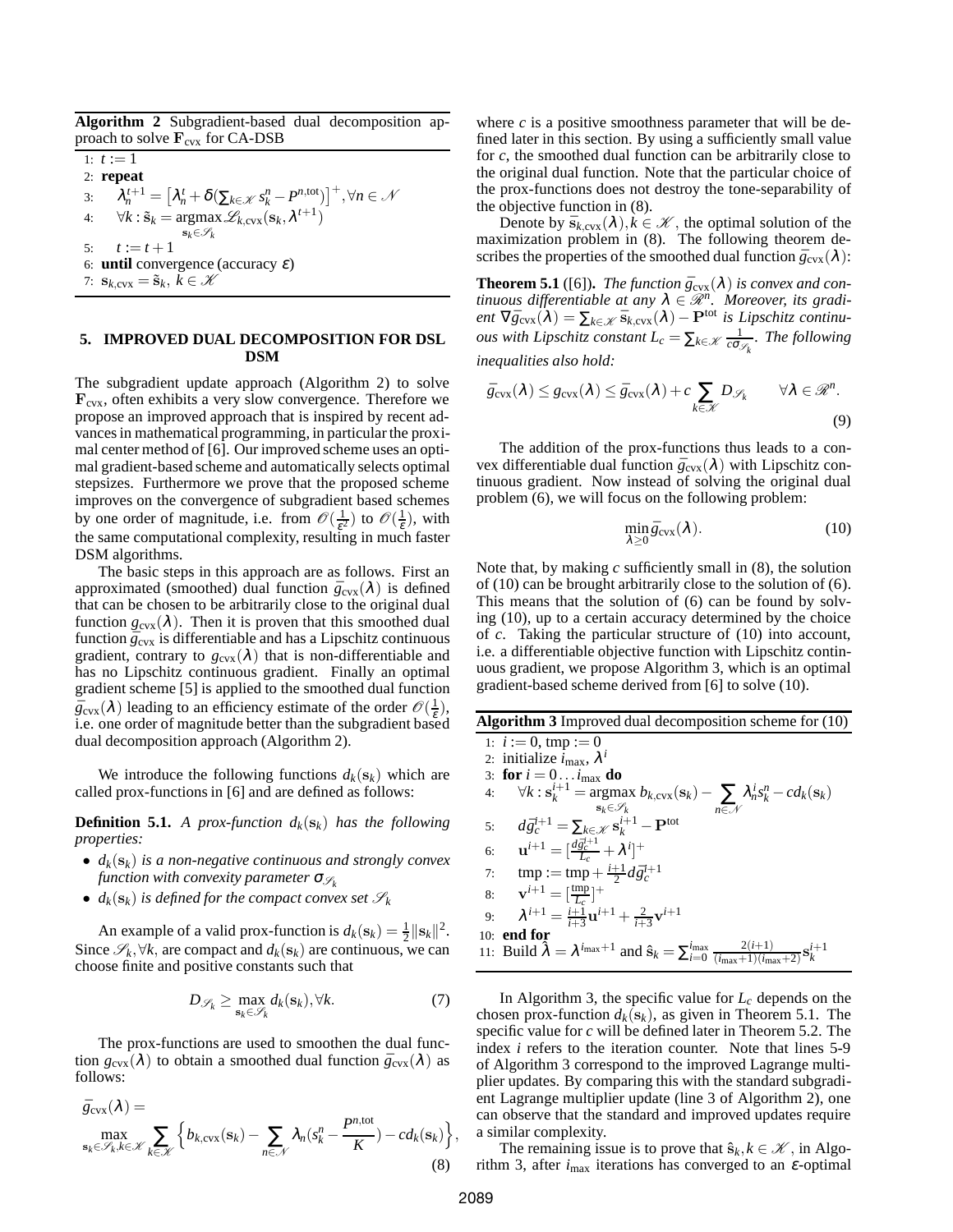solution where  $i_{\text{max}}$  is of the order  $\mathcal{O}(\frac{1}{\varepsilon})$ . For this we define the following lemmas that will be used in the sequel.

**Lemma 5.1.** *For any*  $y \in \mathcal{R}^n$  *and*  $z \ge 0$ *, the following inequality holds*<sup>1</sup> *:*

$$
\mathbf{y}^T \mathbf{z} \le ||[\mathbf{y}]^+|| ||\mathbf{z}||. \tag{11}
$$

*Proof.* Let us define the following index sets:  $I^- = \{i \in I\}$  $\{1...n\}$ :  $y_i < 0$ } and  $I^+ = \{i \in \{1...n\}$ :  $y_i \ge 0\}$ . Then,

$$
\mathbf{y}^T \mathbf{z} = \sum_{i \in I^-} y_i z_i + \sum_{i \in I^+} y_i z_i \le \sum_{i \in I^+} y_i z_i = ([\mathbf{y}]^+)^T \mathbf{z} \le ||[\mathbf{y}]^+|| ||\mathbf{z}||.
$$

The last inequality follows from the Cauchy-Schwartz inequality.

The following lemma gives a lower bound for the primal gap,  $f_{\text{cvx}}^* - \sum_{k \in \mathcal{K}} b_{k,\text{cvx}}(\hat{\mathbf{s}}_k)$ , of (3), where  $f_{\text{cvx}}^*$  is the optimal objective value of (3),

**Lemma 5.2.** *Let* λ <sup>∗</sup> *be any optimal Lagrange multiplier, then*  $f$ or any  $\hat{\mathbf{s}}_k \in \mathscr{S}_k$ , $\forall$ k, the following lower bound on the primal *gap holds:*

$$
f_{\text{cvx}}^* - \sum_{k \in \mathcal{K}} b_{k,\text{cvx}}(\hat{\mathbf{s}}_k) \ge -\|\lambda^*\| \|\sum_{k \in \mathcal{K}} \hat{\mathbf{s}}_k - \mathbf{P}^{\text{tot}}\|^+\|.\tag{12}
$$

*Proof.* From the assumptions of the lemma we have

$$
f_{\text{cvx}}^* = \max_{\mathbf{s}_k \in \mathcal{S}_k, k \in \mathcal{K}} \sum_{k \in \mathcal{K}} b_{k, \text{cvx}}(\mathbf{s}_k) - \lambda^{*T} (\sum_{k \in \mathcal{K}} \mathbf{s}_k - \mathbf{P}^{\text{tot}})
$$
  
\n
$$
\geq \sum_{k \in \mathcal{K}} b_{k, \text{cvx}}(\hat{\mathbf{s}}_k) - \lambda^{*T} (\sum_{k \in \mathcal{K}} \hat{\mathbf{s}}_k - \mathbf{P}^{\text{tot}}).
$$
\n(13)

Formula (12) is then obtained by applying Lemma 5.1.  $\Box$ 

A consequence of Lemma 5.2 is that if  $\|\sum_{k\in\mathcal{K}}\hat{\mathbf{s}}_k \mathbf{P}^{\text{tot}}$ ]<sup>+</sup>  $\|\leq \varepsilon_c$ , then the primal gap is bounded: for all  $\hat{\lambda} \in \mathscr{R}^N_+$ 

$$
-\varepsilon_{c} \|\lambda^*\| \leq f_{\text{cvx}}^* - \sum_{k \in \mathcal{K}} b_{k,\text{cvx}}(\hat{\mathbf{s}}_k) \leq g_{\text{cvx}}(\hat{\lambda}) - \sum_{k \in \mathcal{K}} b_{k,\text{cvx}}(\hat{\mathbf{s}}_k).
$$
\n(14)

Therefore, if we are able to derive an upper bound  $\varepsilon$  for the dual gap,  $g_{\text{cvx}}(\hat{\lambda}) - \sum_{k \in \mathcal{K}} b_{k,\text{cvx}}(\hat{s}_k)$ , and an upper bound  $\varepsilon_c$  for the coupling constraints for some given  $\lambda \geq 0$ ) and  $\hat{\mathbf{s}}_k \in \mathscr{S}_k, \forall k$ , then we conclude that  $\hat{\mathbf{s}}_k$  is an  $(\varepsilon, \varepsilon_c)$ -solution for  $\mathbf{F}_{\text{cvx}}$  (since in this case  $-\varepsilon_c ||\lambda^*|| \le f_{\text{cvx}}^* - \sum_{k \in \mathcal{K}} b_{k,\text{cvx}}(\hat{\mathbf{s}}_k) \le$  $\varepsilon$ ). The next theorem derives these upper bounds for Algorithm 3 and provides a specific value for *c*.

**Theorem 5.2.** *Let* λ <sup>∗</sup> *be an optimal Lagrange multiplier, taking c* =  $\frac{\varepsilon}{\sum_{k \in \mathcal{K}} D_{\mathcal{S}_k}}$  *and i*<sub>max</sub> + 1 = 2 $\sqrt{(\sum_{k} \frac{1}{\sigma_{\mathcal{S}}})}$  $\frac{1}{\sigma_{\mathscr{S}_k}}\big)\left(\sum_k D_{\mathscr{S}_k}\right)\frac{1}{\varepsilon},$ *then after i*max *iterations, Algorithm 3 obtains an approximate solution*  $\hat{\mathbf{s}}_k$ ,  $\forall k \in \mathcal{K}$ , *to the convex approximation* (3) *with a duality gap less than* <sup>ε</sup>*, i.e.*

$$
g_{\text{cvx}}(\hat{\lambda}) - \sum_{k \in \mathcal{K}} b_{k,\text{cvx}}(\hat{\mathbf{s}}_k) \le \varepsilon, \tag{15}
$$

*and the constraints satisfy:*

$$
\|\left[\sum_{k}\hat{\mathbf{s}}_{k}-\mathbf{P}^{\text{tot}}\right]^{+}\|\leq \varepsilon(\|\lambda^*\|+\sqrt{\|\lambda^*\|^2+2}).\tag{16}
$$

*Proof.* Using a similar reasoning as in the proof of Theorem 3.4 in [6] we can show that for any *c* the following inequality holds:

$$
\bar{g}_{\text{cvx}}(\hat{\lambda}) \le \min_{\lambda \ge 0} \{ \frac{2L_c}{(i_{\text{max}}+1)^2} ||\lambda||^2 \n+ \sum_{i=0}^{i_{\text{max}}} \frac{2(i+1)}{(i_{\text{max}}+1)(i_{\text{max}}+2)} [\bar{g}_{\text{cvx}}(\lambda^i) + (\nabla \bar{g}_{\text{cvx}}(\lambda^i))^T (\lambda - \lambda^i)] \}
$$

By replacing  $\bar{g}_{\text{cvx}}(\lambda^i)$  and  $\nabla \bar{g}_{\text{cvx}}(\lambda^i)$  with their expressions given in (8) and Theorem 5.1, respectively and taking into account the functions  $b_{k,cvx}$  are concave, we obtain the following inequality:

$$
\begin{aligned} &g_{\text{cvx}}(\hat{\lambda}) - \sum_{k \in \mathscr{K}} b_{k,\text{cvx}}(\hat{\mathbf{s}}_k) \\ &\leq c\big(\sum_{k \in \mathscr{K}} D_{\mathscr{S}_k}\big) + \min_{\lambda \geq 0} \bigl\{ \tfrac{2L_c}{(i_{\text{max}}+1)^2} \|\lambda\|^2 - \langle \lambda, \sum_k \hat{\mathbf{s}}_k - \mathbf{P}^{\text{tot}} \rangle \bigr\} \\ &= c\big(\sum_{k \in \mathscr{K}} D_{\mathscr{S}_k}\big) - \tfrac{(i_{\text{max}}+1)^2}{8L_c} \big\| \big[\sum_k \hat{\mathbf{s}}_k - \mathbf{P}^{\text{tot}} \big]^+ \big\|^2 \leq c\big(\sum_{k \in \mathscr{K}} D_{\mathscr{S}_k}\big). \end{aligned}
$$

Therefore taking *c* as in the theorem we obtain (15). For the constraints using Lemma 5.2 and the previous inequality we get that  $\left\| \left[ \sum_{k} \hat{\mathbf{s}}_{k} - \mathbf{P}^{\text{tot}} \right]^{+} \right\|$  satisfies the second order inequality in *y*:  $\frac{(i_{\text{max}}+1)^2}{8l}$  $\frac{f(x+1)^2}{8L_c}y^2 - ||\lambda^*||y - \varepsilon \leq 0$ . Therefore,  $\left\| \left[ \sum_{k} \hat{\mathbf{s}}_{k} - \mathbf{P}^{\text{tot}} \right]^{+} \right\|$  must be less than the largest root of the corresponding second-order equation, i.e.

$$
\|[\sum_{k}\hat{\mathbf{s}}_{k}-\mathbf{P}^{\text{tot}}]^+\|\leq (\|\lambda^*\|+\sqrt{\|\lambda^*\|^2+\frac{\varepsilon(i_{\text{max}}+1)^2}{2L_{c}}})\frac{4L_{c}}{(i_{\text{max}}+1)^2}.
$$

Taking  $i_{\text{max}}$  as defined in the theorem, we also get (16).  $\Box$ 

From Theorem 5.2 we can conclude that by taking  $c =$  $\frac{\varepsilon}{\sum_{k \in \mathcal{K}} D_{\mathcal{S}_k}}$ , Algorithm 3 converges to a solution of  $\mathbf{F}_{\text{cvx}}$  with duality gap less than  $\varepsilon$  and the constraints violation satisfy  $\|[\Sigma_k \hat{\mathbf{s}}_k - \mathbf{P}^{\text{tot}}]^+ \| \leq \varepsilon (\|\lambda^*\| + \sqrt{\|\lambda^*\|^2 + 2})$  after  $i_{\max} =$  $2\sqrt{(\sum_k \frac{1}{\sigma_s})}$  $\frac{1}{\sigma_{\mathscr{S}_k}}$ ) $(\sum_k D_{\mathscr{S}_k}) \frac{1}{\varepsilon}$  iterations, i.e. the efficiency estimate of our scheme is of the order  $\mathcal{O}(\frac{1}{\varepsilon})$ , one order of magnitude better than the standard subgradient based method that has an efficiency estimate of the order  $\mathcal{O}(\frac{1}{\epsilon^2})$ .

Note that this approach is fully automatic, i.e. it does not require any stepsize tuning as in the subgradient approach, which is known to be a very difficult and crucial process. For our proposed scheme, one decides on the required accuracy  $\varepsilon$  and then simply executes the algorithm. The extension of CA-DSB with the improved dual decomposition approach will be referred to as I-CA-DSB, i.e. improved CA-DSB.

A final remark on Algorithm 3 is that the independent convex 'per-tone' problems (line 4) are slightly modified with respect to the standard 'per-tone' problems  $g_{k,cvx}$ . This is a consequence of the addition of the extra prox-function term. One can use state-of-the-art iterative methods (e.g. Newton's-method) to solve these convex subproblems with guaranteed convergence. Another popular method consists in using an iterative fixed point update approach, as this is shown to work well with very small complexity and can easily be extended to a distributed implementation [4] [3]. The fixed point update formula for the transmit powers  $s_k^n$  used by CA-DSB can be adapted to take the extra prox-term into account. Following the same procedure as explained in [3],

<sup>&</sup>lt;sup>1</sup>For the sake of an easy exposition we consider only the Euclidian norm  $\|\cdot\|$ . Other norms can also be used (see [6] for a detailed exposition).